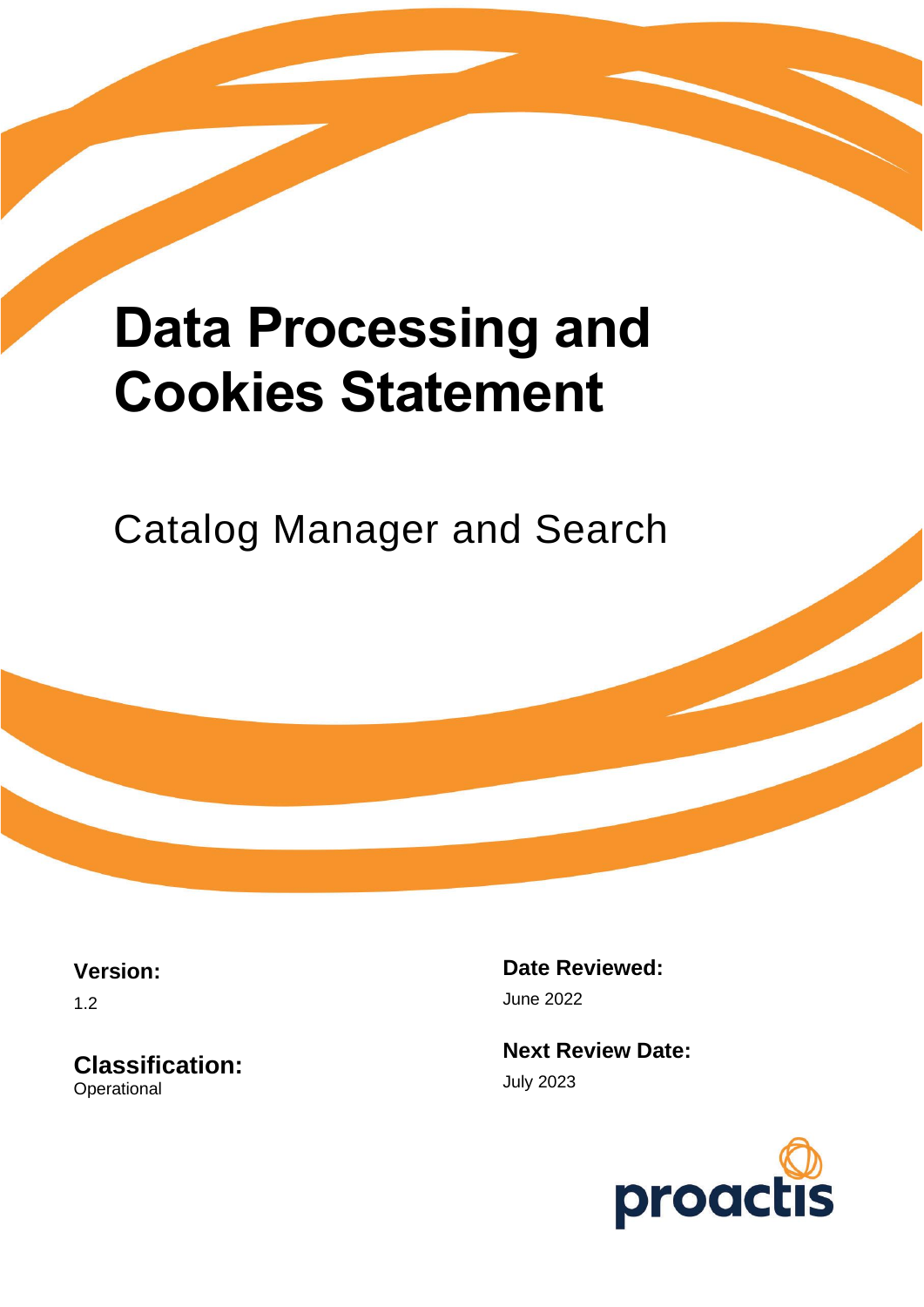Catalog Manager and Search Accessibility Statement | 2

## **Table of Contents**

| 1            | <b>Document Control</b>                  | 3 |
|--------------|------------------------------------------|---|
| 1.1          | <b>Document Owner</b>                    | 3 |
| 1.2          | Readership                               | 3 |
| $\mathbf{2}$ | <b>Personal Data Processing Schedule</b> | 4 |
| 3            | <b>Application cookies</b>               | 6 |

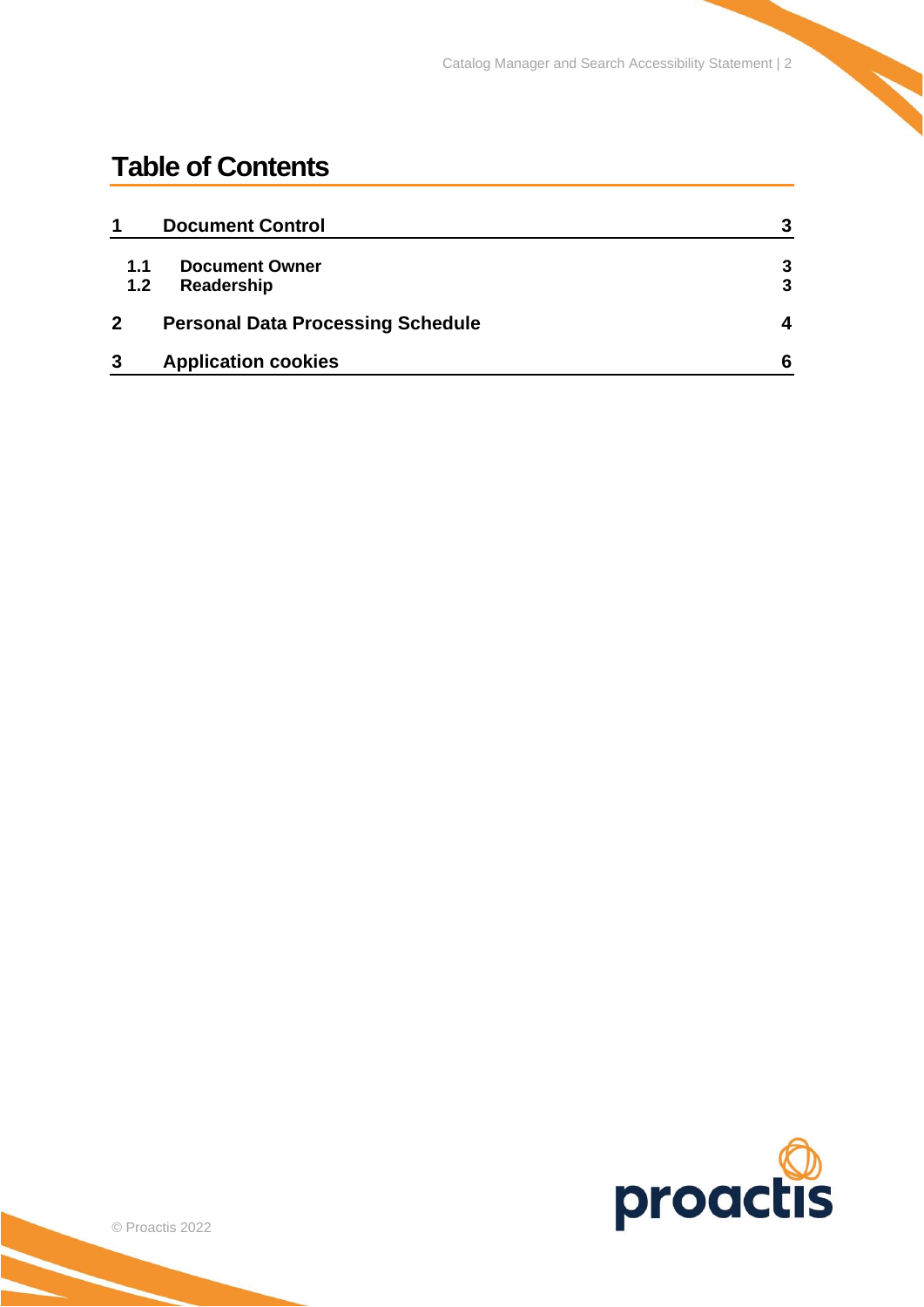## <span id="page-2-0"></span>**1 Document Control**

### <span id="page-2-1"></span>**1.1 Document Owner**

This document is owned by the Compliance Manager and co-maintained by the *Compliance Manager* and the *Catalog & Search Product Manager.* The document is to be reviewed and brought up to date *every twelve months*.

## <span id="page-2-2"></span>**1.2 Readership**

This document is aimed at the following:

| <b>Proactis</b>                            |  |  |
|--------------------------------------------|--|--|
| <b>Chief Executive Officer</b>             |  |  |
| <b>Compliance Manager</b>                  |  |  |
| <b>Product Director</b>                    |  |  |
| <b>Product Manager</b>                     |  |  |
| Other appropriate Proactis employees       |  |  |
| Current or prospective Proactis UK clients |  |  |

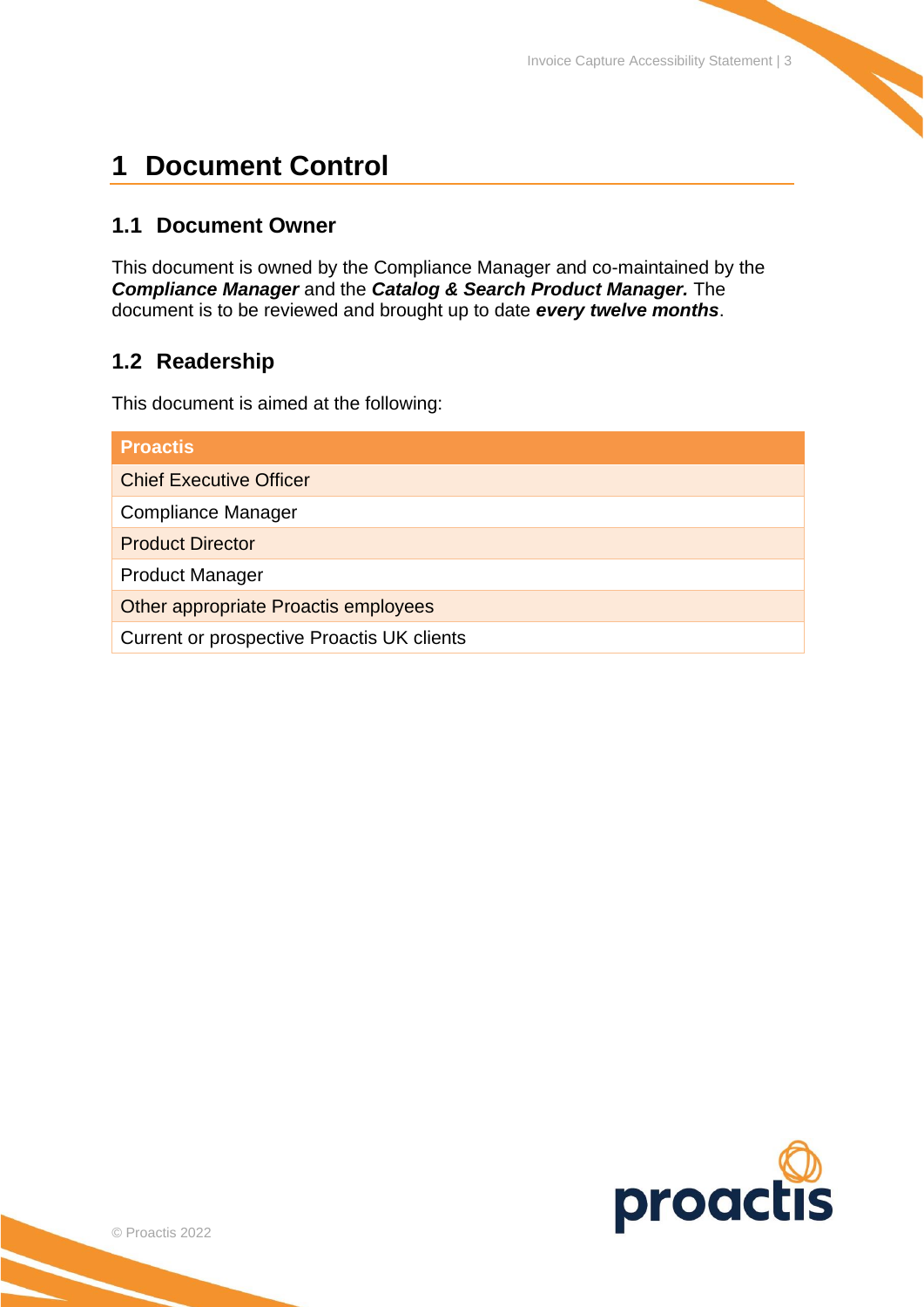# <span id="page-3-0"></span>**2 Personal Data Processing Schedule**

#### **Subject Matter of the Processing**

This application is used to provide data for the purchasing process by uploading, approving and releasing catalogue content. The purpose for the processing is to carry out the catalogue inventory functions of the purchasing process, from the initial upload of the catalogue content, to verify, enrich, approve and release the content for the purchasing process.

The Catalog and Search applications are used in conjunction with The Business Network ('TBN'), which has its own version of this document.

Buying organisations will have terms of use set up in a contract directly with Proactis. The contract will include a commitment to data privacy.

Suppliers agree to the Terms of Use as part of the registration process for TBN (they cannot access Catalog or Search independently of TBN). Those Terms are available **[here](https://portal.hubwoo.com/auth/terms-of-use.pdf)**.

#### **Purpose of the Processing**

The purpose for the processing is to carry out the catalogue inventory functions of the purchase process and to allow search functionality within that catalogue inventory.

#### **Nature of the Processing**

The nature of the processing within the application includes collection, recording, organisation, structuring, storage, adaptation or alteration, retrieval, consultation, use, disclosure by transmission, dissemination or otherwise making available, restriction, erasure or destruction of data (whether or not by automated means)

#### **Categories of Data Subject**

The Organisation's staff (which can include volunteers, their agents and temporary workers), the Organisation's Suppliers or potential suppliers; Proactis employees.

#### **Type of Personal Data**

The personal datasets include: name and email address within the product for basic operations of the software.

The TBN main application has administrator roles, so people with that facility can manually amend other users' details. If personal data is to be completely removed, which cannot be achieved through the application, then Customers can contact Proactis support

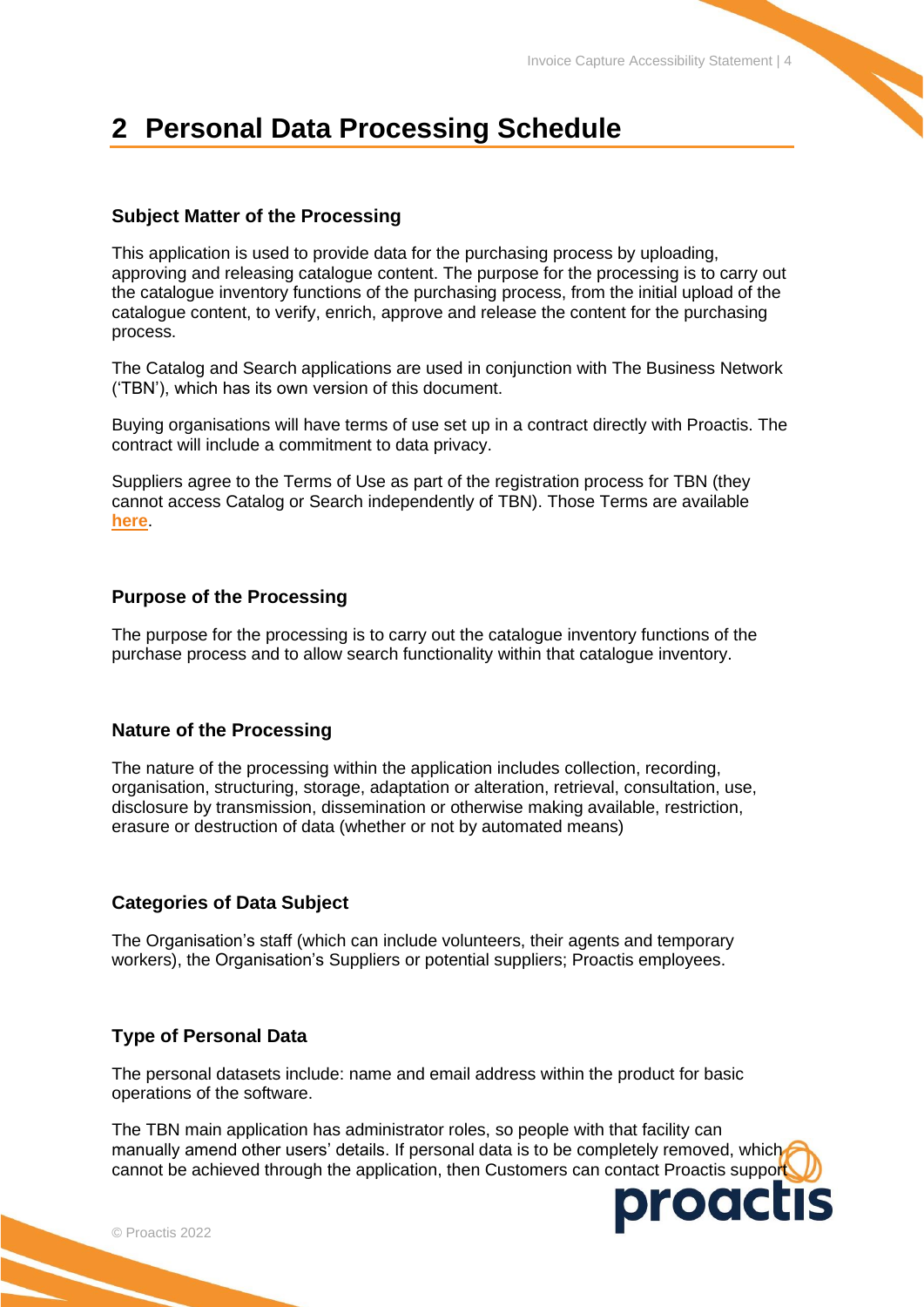by emailing **[customercare@proactis.com](mailto:customercare@proactis.com)**, which will automatically create a request in the Proactis Support system.

Note that personal data will only be removed in accordance with the law, and upon confirmation that the user making the request is authorised to do so. We will do this in a timely manner and to have such requests completed within thirty (30) days of confirmation that the request is valid.

#### **Duration of the processing**

The processing will last for the length of the contract between Proactis and the Customer.

Data retention periods will also be as per contract between Proactis and the Customer, unless required by other laws.

#### **Data Protection Officer Requirements**

Based on Proactis' current activities and business purpose, there is no legal requirement for an official DPO to be appointed.

However, their Compliance and Quality Manager has assumed the role and responsibilities of the DPO, and is contactable at compliance@Proactis.com or at:

Proactis

Riverview Court

1 Castle Gate

**Wetherby** 

LS22 6LE

UK

Please mark any posted documents 'for the attention of the Compliance Manager'